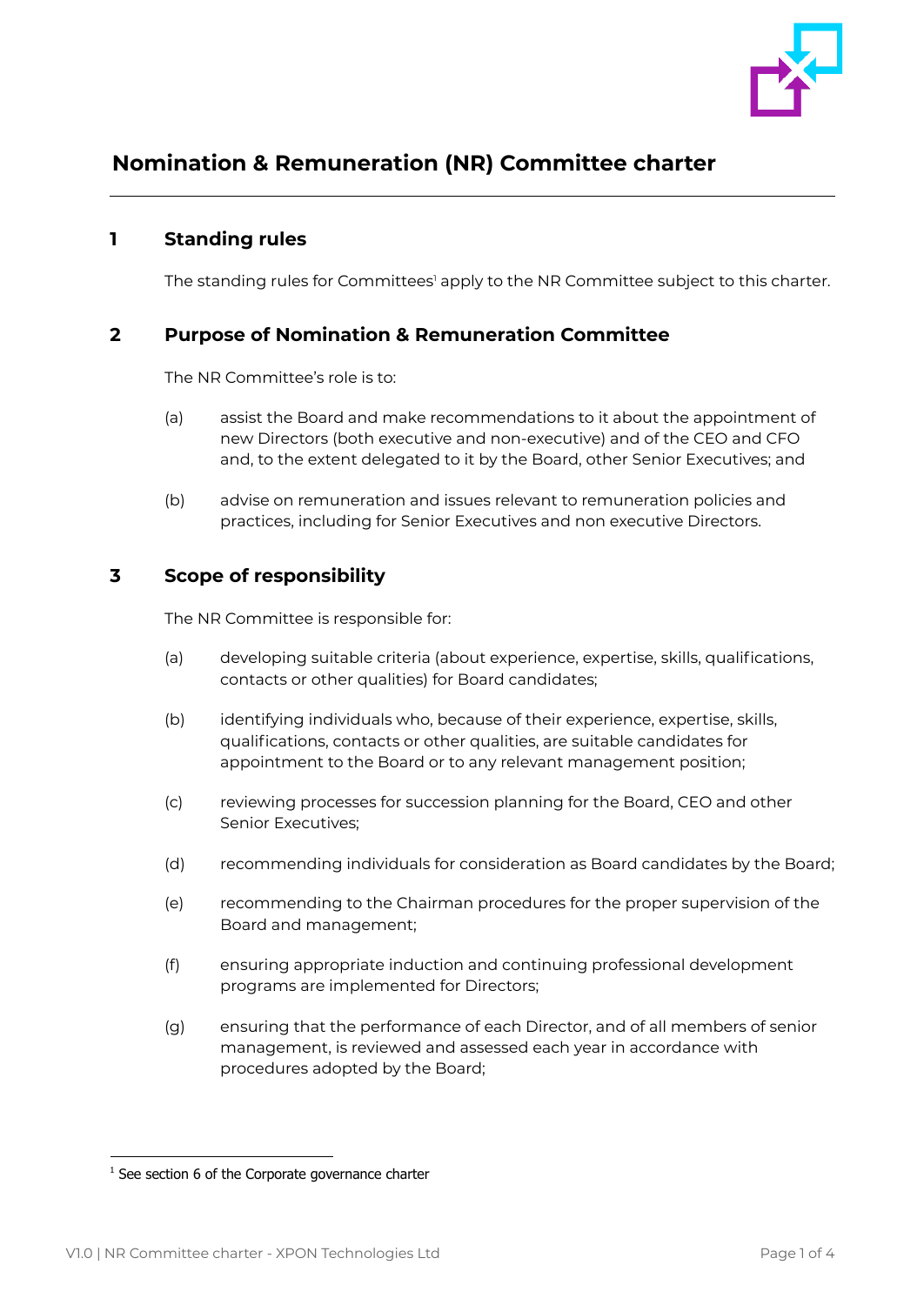

- (h) ensuring that any Diversity profile identified by the Board is a factor that is taken into account in the selection and appointment of qualified employees, senior management and Board candidates;
- (i) reporting to the Board as necessary to facilitate compliance with the Diversity Policy;
- (j) reporting to the Board annually on the Diversity profile of employees of the Company, including the relative proportion of men and women in the workforce at all levels of the Company and the extent to which the Company is progressing towards achieving its measurable objectives set out in the Company's Diversity Policy;
- (k) at the direction of the Board, implementing recommendations on remuneration by gender (and other Diversity benchmarks), as part of the NR Committee's administration of the Diversity Policy;
- (l) reviewing and evaluating market practices and trends for remuneration relevant to the Group;
- (m) reviewing and making recommendations to the Board for the Group's remuneration policies and framework, including the allocation of the directors' fee pool to non-executive Directors;
- (n) reviewing and making recommendations to the Board for the Group's remuneration practices, including for equity-based remuneration plans and superannuation arrangements;
- (o) overseeing the performance of the CEO and CFO and other Senior Executives and non executive Directors;
- (p) reviewing and making recommendations to the Board for the remuneration packages of the CEO and CFO and other Senior Executives and of non executive Directors and ensuring that the packages appropriately reflect the different roles and responsibilities of non-executive Directors compared with Senior Executives;
- (q) preparing any report for the Board that may be required under applicable legal or regulatory requirements about remuneration matters;
- (r) reviewing the Group's reporting and disclosure practices for the remuneration of Directors and Senior Executives;
- (s) reviewing, making recommendations to the Board on remuneration by gender (and other Diversity benchmarks) and reporting to the Board as necessary to facilitate compliance with the Diversity Policy; and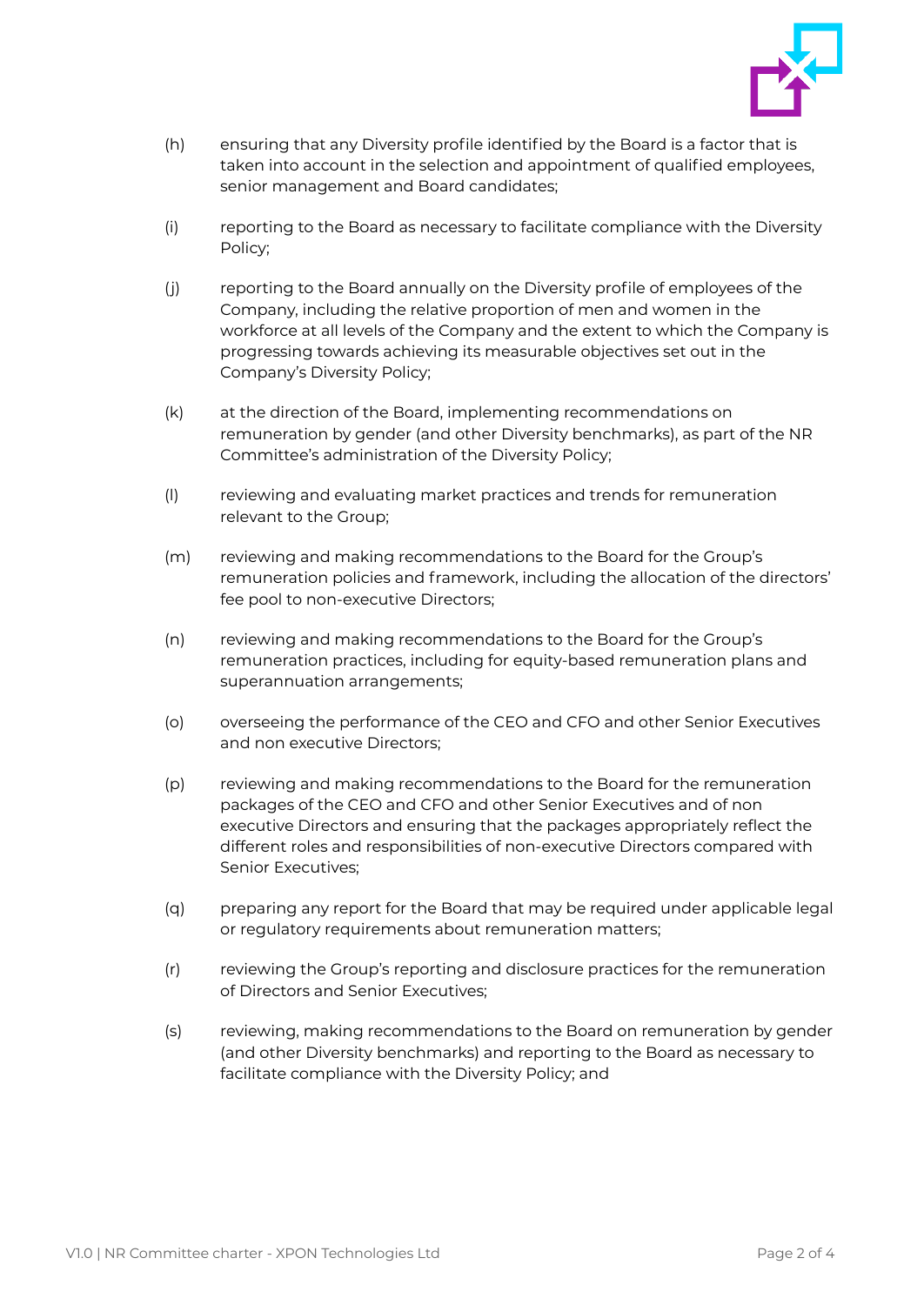

(t) reviewing and reporting to the Board, at least annually, on the proportion of women and men in the workforce at all levels of the Group, and their relative levels of remuneration.

# **4 Remuneration**

- 4.1 For the purposes of this charter, 'remuneration' includes not only monetary payments (salary and wages) but all other monetary and non monetary compensation for services and benefits including:
	- (a) fringe benefits;
	- (b) directors' and officers' and other insurance arrangements;
	- (c) retirement benefits;
	- (d) superannuation; and
	- (e) equity participation, and other incentive programs.

## **5 Vacancies and new appointments**

- 5.1 When a Board vacancy arises for any reason or if the Board decides a new Director is required with particular skills, the NR Committee must prepare a list of candidates considering:
	- (a) what may be appropriate for XPON and the Group;
	- (b) the skills, expertise and experience required;
	- (c) the mix of those skills, expertise and experience with those of the existing Directors; and
	- (d) the perceived compatibility of the candidates with the Group and with the existing Directors.
- 5.2 Potential candidates to be appointed as Directors should then be considered by the Board, with advice from an external consultant if the Board considers this to be appropriate. Persons appointed in this manner continue in office only until the next AGM and are then eligible for election.

#### **6 Powers**

The NR Committee has an advisory role to assist the Board with the matters set out in paragraphs 3 and 5. The NR Committee cannot commit the Board to any recommendation or decision made by it but may consult independent external experts to perform its function, and charge the costs to XPON or another Group company.